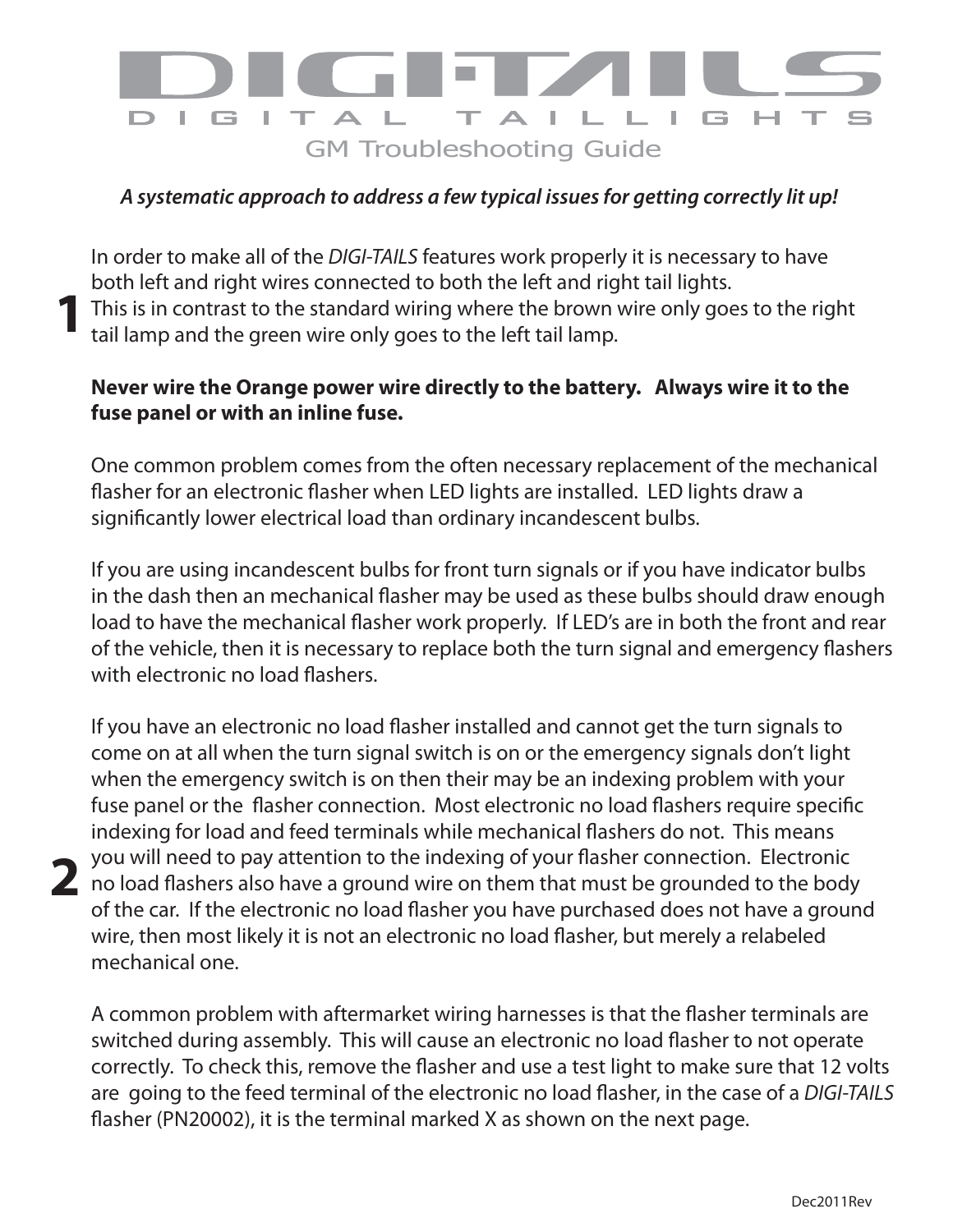

*Refer to the DIGI-TAILS wiring schematic for wiring the DIGI-TAILS LED panels.*